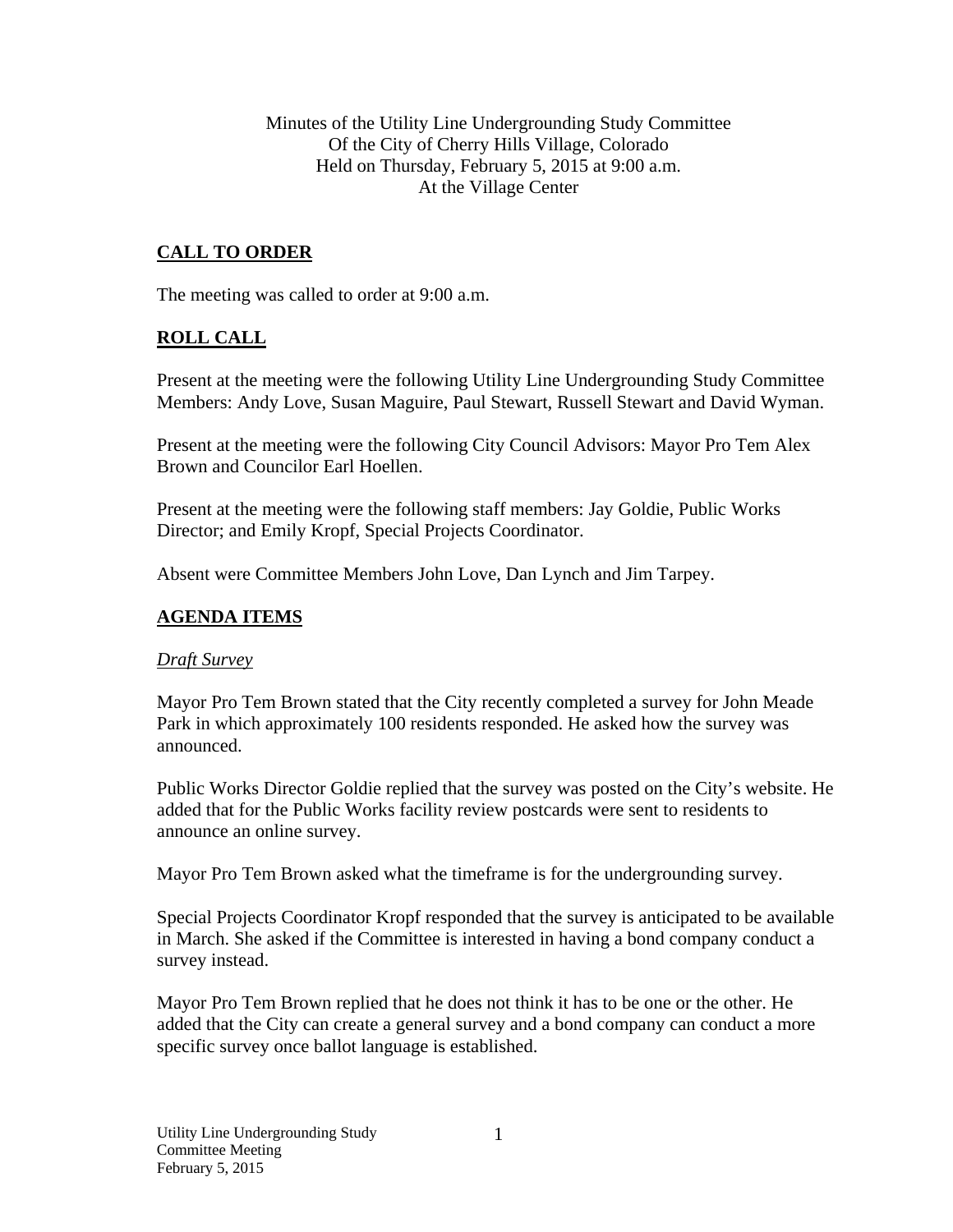Public Works Director Goldie asked if the Committee is interested in identifying tax thresholds to see how much the community is willing to spend on undergrounding.

Mayor Pro Tem Brown added that the survey does not seem to assess the reasons for undergrounding. He proposed adding a question in which residents are asked if they agree with the reasons for undergrounding as identified by the Committee. Mayor Pro Tem Brown stated that he was given an informational memorandum from the City of Loveland in which four roles for broadband were identified. He asked if the City intends to be a catalyst, infrastructure provider, enabler or retail provider.

Committee Member Andy Love suggested that the survey include quantitative data like would you pay to have 1 Gigabit internet speed or bury service lines for a specific amount. He added that open ended questions might be less useful.

Mayor Pro Tem Brown stated that the Crier article includes a sample tax increase for property value in order to reduce sticker shock. He added that residents have to decide if what they will be getting in return is worth the tax increase.

Committee Member Russell Stewart added that it should be emphasized that the tax increase is for a specific amount of time.

Committee Member Wyman asked if there is value in providing the total amount upfront. He also suggested giving homeowners the option to pay their total share at a reduced cost.

Mayor Pro Tem Brown stated that he had not seen that before. He added that it may not be possible for a uniform tax increase but will look into it.

Public Works Director Goldie said that a similar scenario was done with Cherry Hills East Water District, but it involved a fee rather than a tax.

Mayor Pro Tem Brown recommended adding an introductory paragraph to the survey that details the Committee's objectives, total project cost, improved broadband and proposed tax increase.

Committee Member Andy Love stated that CenturyLink has begun to offer 1 Gigabit service, but it has to be bundled with other services. He added that a provider that uses the City's infrastructure may be able to offer the same without the additional cost of bundling.

Committee Member Maguire suggested including that the project will only cover facilities in the public right-of-way rather than private property.

Committee Member Russell Stewart recommended adding a question that asks residents if they would be willing to pay for increased internet speed.

Councilor Hoellen asked how undergrounding ties into the City's other projects.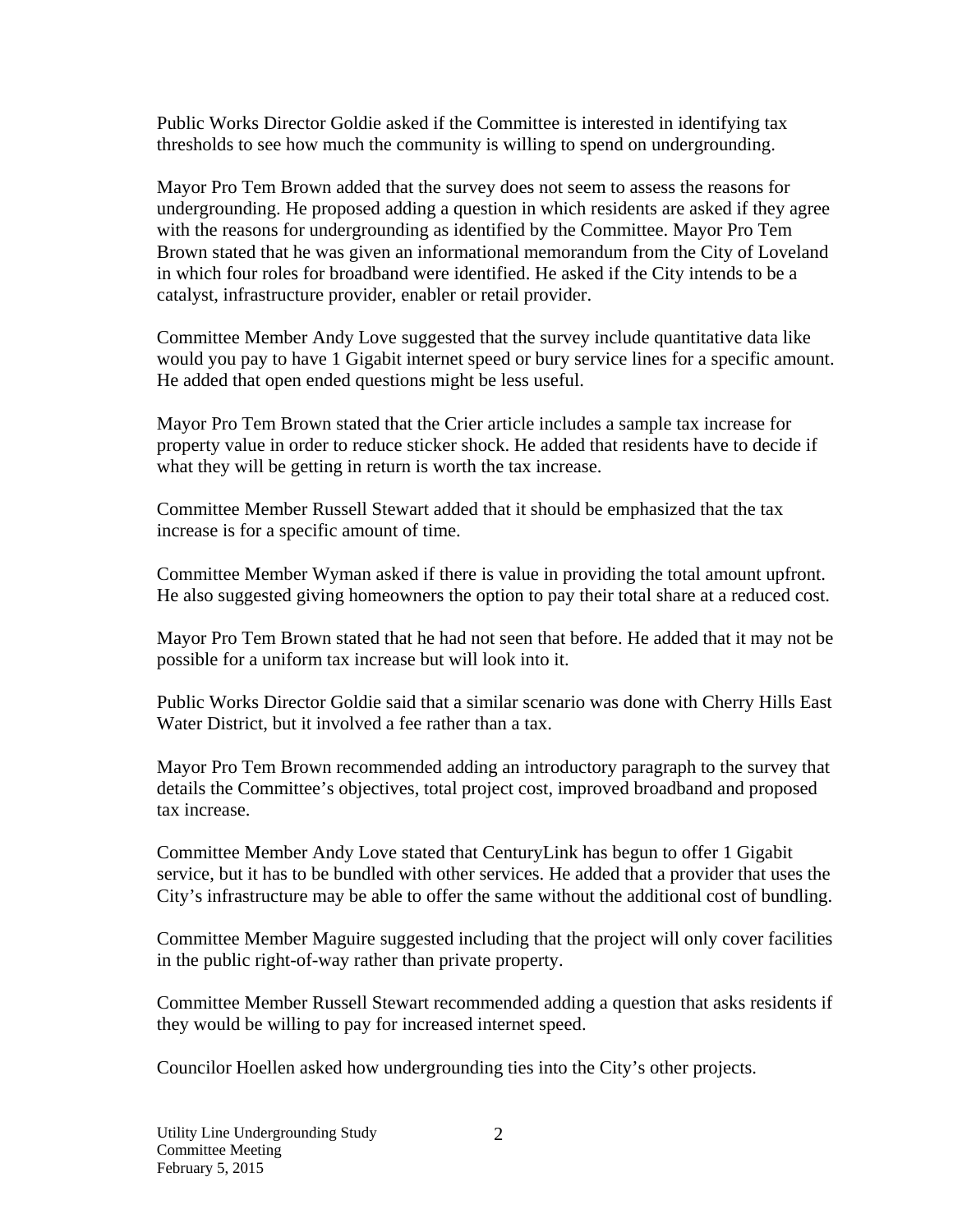#### *Xcel Quincy Avenue Design*

Public Works Director Goldie presented Xcel's engineering design for the section of Quincy between Holly and Happy Canyon. He added that a cost estimate cannot be provided until Xcel has bid the project, which may take four to six weeks.

Committee Member Maguire asked if there is an option to move facilities out of the view corridor if a homeowner does not want to bury the service lines.

Public Works Director Goldie said yes.

Committee Member Wyman asked if transformers will be installed once the poles are removed.

Public Works Director Goldie replied yes, but that they might be less visually impactful than poles.

Mayor Pro Tem Brown asked if staff could draft a policy for burying or relocating facilities on private property.

Councilor Hoellen stated that if the Committee does not have the final cost estimate for the design until May or June it would disrupt the election timeline.

Committee Member Russell Stewart said that Centennial has been experiencing the same issues with Xcel.

Mayor Pro Tem Brown stated that the Committee will always be working with an estimate, which is why the street priority order is important. It allows for completion of the project by street as funding is available.

Committee Member Andy Love asked if the Committee has given up an outside contractor performing the work rather than Xcel.

Committee Member Russell Stewart suggested going back to Xcel to discuss the issue, as well as other concerns with the franchise agreement.

Committee Member Wyman suggested photoshopping a section of Quincy that the design includes to demonstrate the proposed changes.

Committee Member Andy Love asked if the proposed changes will adequately serve future electric needs like car charging. He also asked if the pedestals can be moved to a backyard rather than next to the road.

Public Works Director Goldie replied that a pedestal could be moved to a backyard if it serves one home.